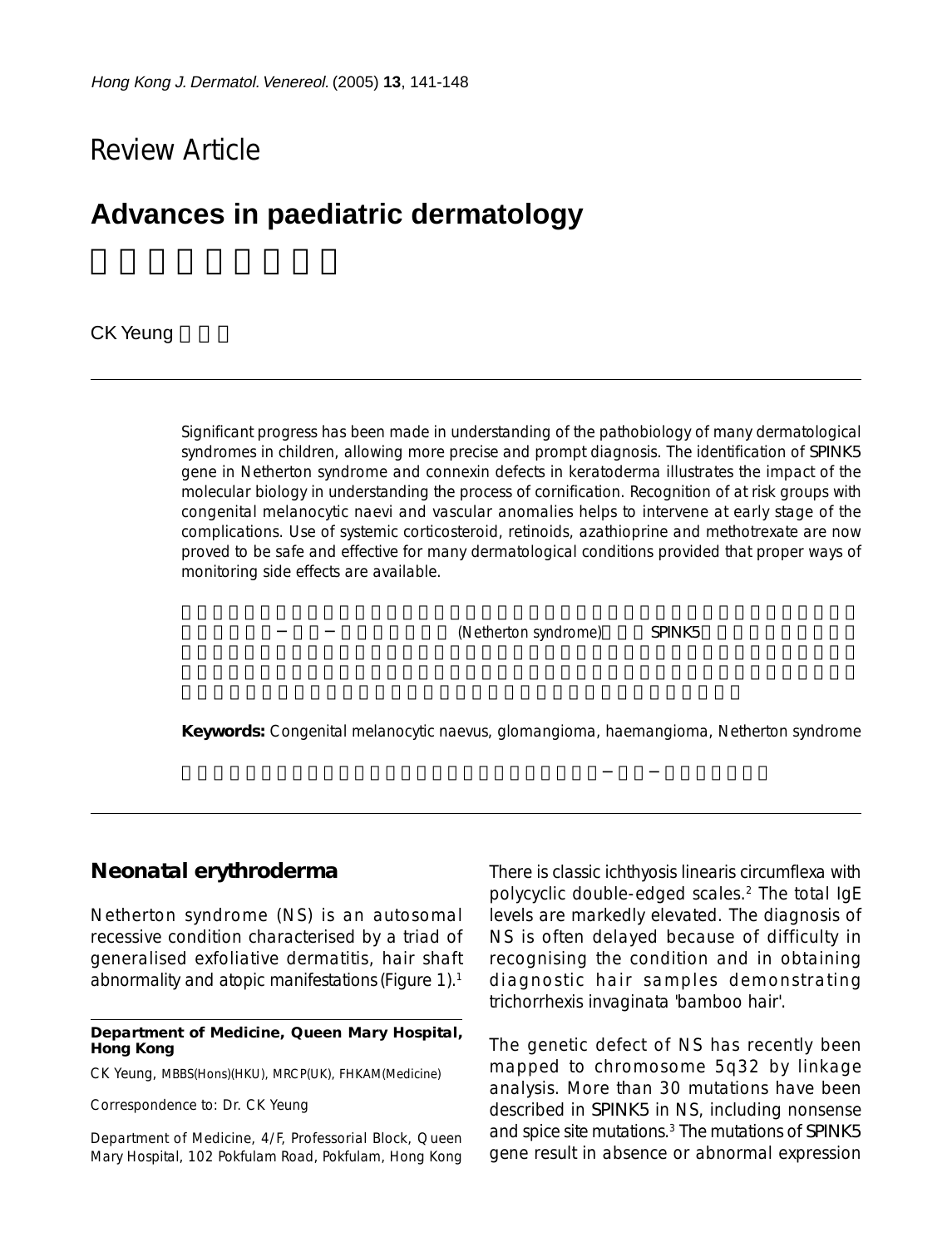

**Figure 1.** Netherton syndrome.

of the protein named LEKTI (lympho-epithelial Kazal type related inhibitor).4 Besides, several genetic polymorphisms in *SPINK5* are associated with atopic dermatitis.<sup>5</sup> LEKTI is a serine protease inhibitor that is found to be totally absent in skin of patients suffering from NS. The function of LEKTI may be related to the regulation of extracellular matrix remodelling that affects the skin barrier formation and immunity. The exact effects of absence of LEKTI have not yet been fully elucidated. It has been suggested that LEKTI may function by inhibiting epidermal protease responsible for dissolution of cell-cell junction.6 Cell-cell junctions may be important in both epidermal barrier and hair shaft formation. Reduced LEKTI activity may lead to excessive desquamation and abnormal hair development. The altered expression of antimicrobial peptide β-defensin 2 and transglutaminases in the epidermis has been noted in NS, which may account for the impaired epidermal barrier. Elevated hydrolytic activity in stratum corneum in NS patients suggests an important role for LEKTI in normal desquamation by controlled breakdown of desmosomal proteins. The increase in proteolysis may also contribute to the proteasemediated inflammation of the skin in NS.

It is now possible to diagnose Netherton syndrome earlier by using immunohistochemical method against LEKTI in the skin biopsy specimen.<sup>4</sup> Patients with NS showed absent or very reduced staining of LEKTI that is normally localised to the stratum granulosum. With the known genetic defects in *SPINK5*, this molecular advance now provides an opportunity for molecular diagnosis in patients with neonatal erythroderma with indistinct features as well as for prenatal testing.

Several types of autosomal recessive congenital ichthyosis, including non-bullous ichthyosiform erythroderma (NBIE) and lamellar ichthyosis (LI) (Figure 2), can present with neonatal erythroderma. Classically, both can present with collodion babies. The distinguishing features are the nature of the scales and intensity of erythroderma. In classic LI, the scales usually appears large, dark and plate-like with minimal



**Figure 2.** Lamellar ichthyosis.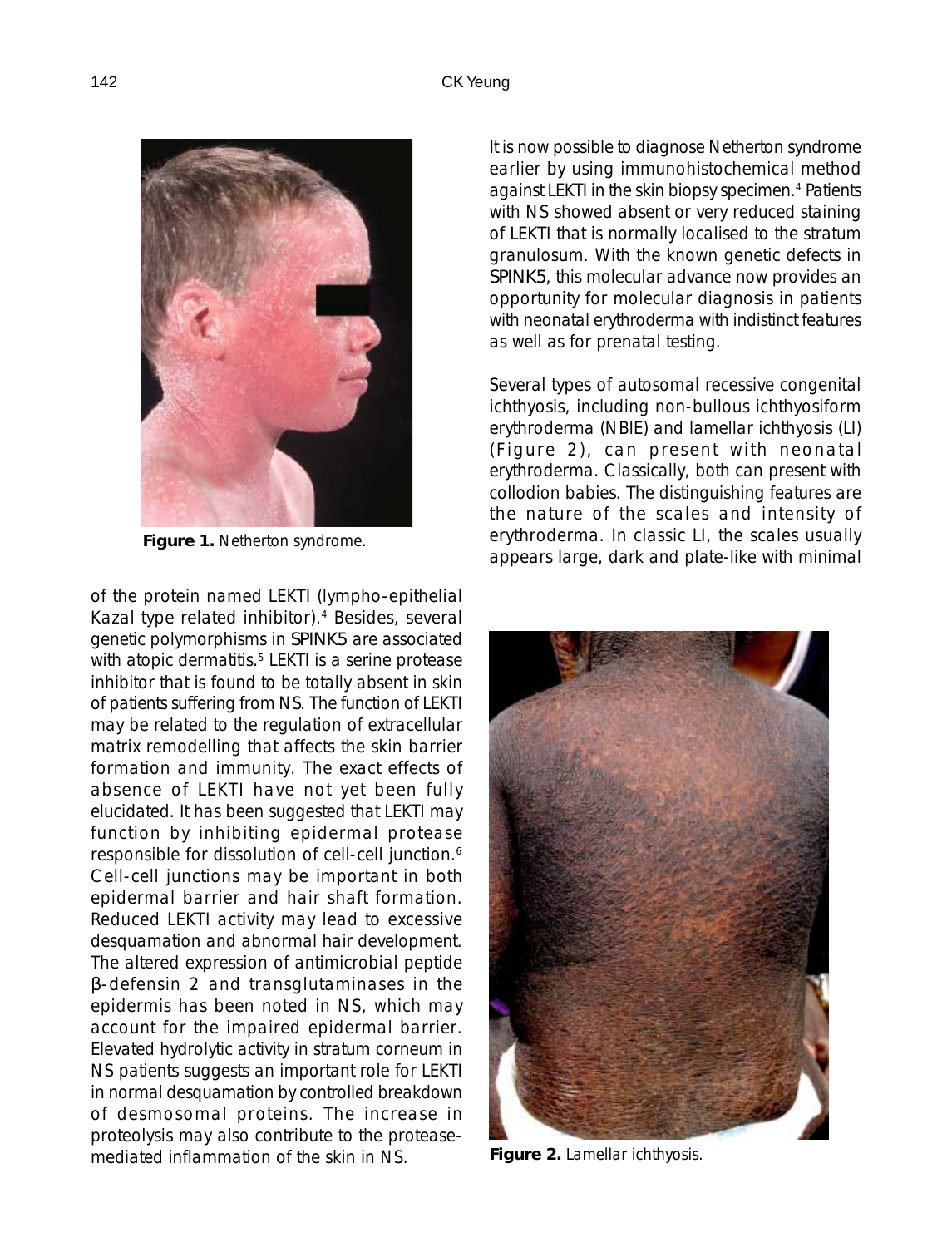underlying erythema while the degree of inflammation of skin is usually more marked in NBIE with finer and whiter scales. However, clinical and genetic distinction between congenital ichthyosiform erythroderma and lamellar ichthyosis is not always possible based on clinical, histological and ultrastructural changes. Genetic defect in the transglutaminase-1 (*TGM1*) in 14q11.2 is now evident in some patients suffering from LI with abnormality of the cornified cell envelope and stratum corneum formation.<sup>7</sup> Transglutaminase (TGase) 1 is a membraneassociated TGase of about 92 kDa expressed in the epidermis. Patients harbouring *TGM1* mutations can now be easily detected by demonstrating markedly reduced in situ TGase activity in the epidermis. Mutations in lipoxygenase 3 gene (*ALOXE3*) and 12(R)-lipoxygenase gene (*ALOX12B*) in 17p13.1 can also lead to both keratinisation disorders. However, only a limited correlation between *TGM1* genotype and phenotype has been shown in LI and NBIE patients so far.

Connexins are protein components of the intercellular channels termed gap junctions. Six monomers of connexin bind each other to form a hexamer (connexon), located in the plasma membrane and bound with another connexon to form intercellular channel. The epidermal connexin gene defect dominantly interferes with the formation or function of gap junction within the intercellular channels implicated in cell to cell signalling between keratinocytes.<sup>8</sup> The connexin defects also interfere inner ear function. Connexin defects are now known to be responsible for some disorders of cornification, such as erythrokeratoderma variabilis. Keratitis-ichthyosisdeafness (KID) syndrome comprises of keratoconjunctivitis, atypical ichthyosis with prominent follicular keratoses on head and extremities and congenital sensorineural deafness.<sup>9</sup> There is a palmoplantar keratoderma with a pebbly quality. The skin changes are more consistent with erythrokeratoderma. Scarring alopecia and squamous cell carcinoma can occur.10 A *de novo* mutation in the *GJB2* gene encoding connexin-26 was found in patients with KID syndrome.<sup>8</sup>

### **Vascular birthmarks**

Congenital vascular malformation always enters an important differential diagnosis of haemangioma of infancy (HOI). Vascular malformations (VM) typically present with slowly enlarging mass with blue hue in the affected regions at birth (Figure 3). Inherited glomangioma is now recognised to be a distinct entity from malformation and both conditions can now be differentiated using a set of clinical criteria.<sup>11</sup> Glomangioma arises from harmatomatous growth of the glomus cell responsible for temperature-sensitive arteriovenous shunt bypasses the capillary bed of the dermis. Multiple glomus lesions of hereditary type are more often seen in children. Glomangioma is transmitted in an autosomal dominant fashion. A known genetic defect is located at glomulin (*GLMN*) gene in chromosome 1p21-22 in familial cases (63.8%) while most children with vascular malformation



**Figure 3.** Venous malformation on right upper limb.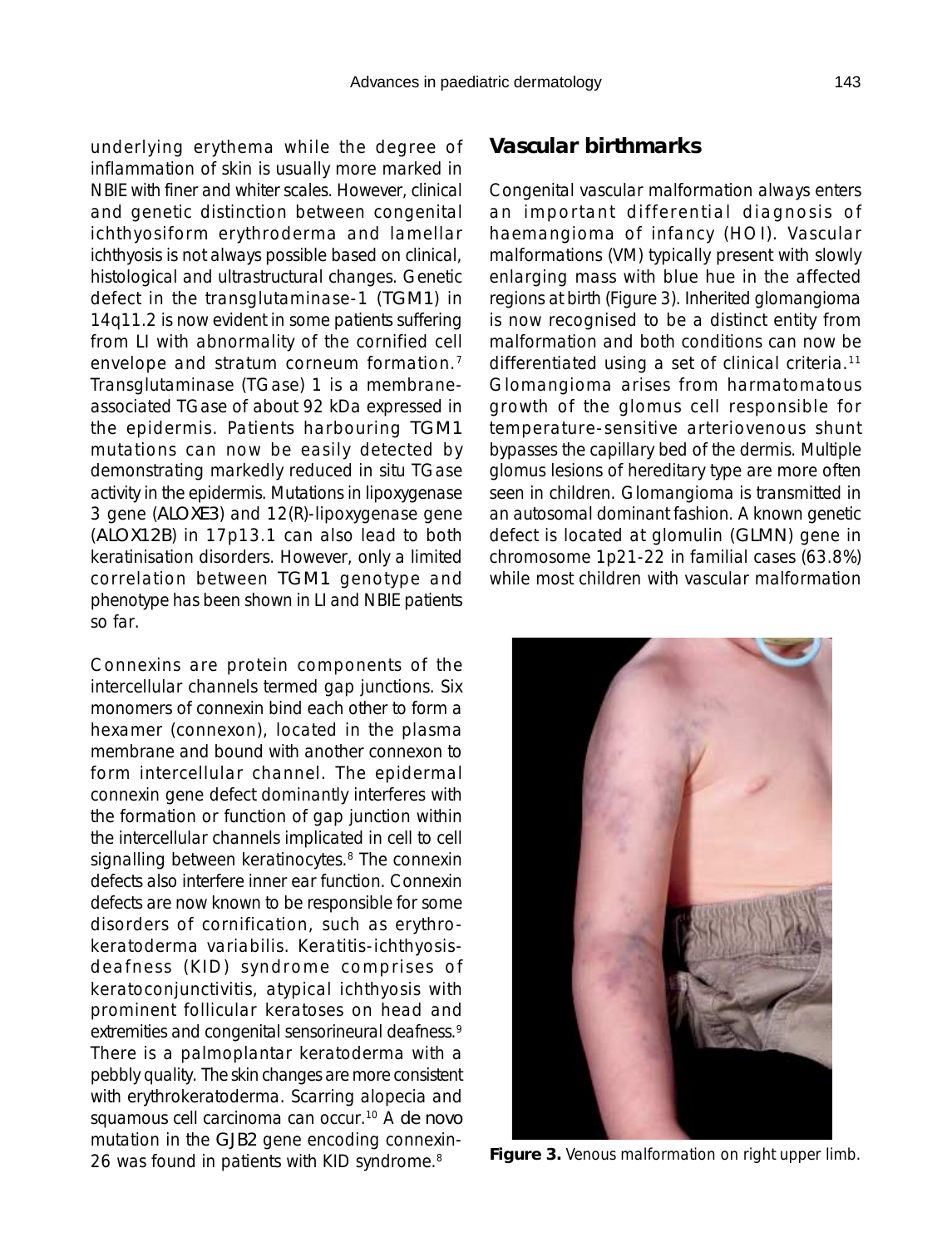occur as sporadic cases (98.8%).<sup>11</sup> The abnormal phenotype of vascular smooth-muscle cells in glomangioma suggests that glomulin plays an important role in differentiation of these cells and in vascular morphogenesis. Inherited glomangioma is caused by several loss-of-function mutations in glomulin gene.

Glomangioma typically gives a purple tinge. It is firm in consistency and pain is induced by compression. In contrast, VM are soft, blue and localised. Glomangioma tends to develop along the Blaschko's line in segmental type or appear nodular but scattered in distribution. Glomangioma can present with cobblestone-like appearance with minor hyperkeratosis on extremities. They usually involve dermis and subcutis only whereas VM can involve deep tissue such as muscle and joints. Elastic garments improve VM while compressive garments aggravate pain in glomangioma. For histology of glomangioma, vascular channels are surrounded by poorly differentiated cuboidal cells with pale or eosinophilic cytoplasm, stained positively for vimentin and smooth muscle  $\alpha$ -actin.

Thrombocytopenia and coagulation defects are occasionally encountered in vascular tumours or anomalies in infancy. Chronic localised vascular coagulopathy is not uncommon in patients with diffuse limb VM that can result in severe bleeding. Blood stagnation with activation of coagulation, consumption of coagulation factors and generation of thrombin and fibrin can occur within the distorted, enlarged slow-flow venous channels of VM. Low fibrinogen and elevated D-dimer levels are the main findings.12 The clotting profiles are markedly deranged. Coagulation abnormalities associated with slow flowing VM have been misdiagnosed as Kasabach-Merritt syndrome (KMS).

Thrombocytopenia may be apparent in VM but not as profound as seen in KMS. KMS presents with marked thrombocytopenia related to platelet trapping within a vascular tumour of infancy. Haemangioma of infancy is no longer considered to cause this syndrome. The vascular tumours

responsible for KMS are Kaposiform haemangioendothelioma and tufted angioma.13 The clinical clues of KMS are the rapidly enlarging ecchymotic tumours with board-like consistency. In VM, low molecular weight heparin is the only mean proved to control the clotting abnormalities and pain.12 In contrast, aggressive treatment is often necessary for KMS, including systemic corticosteroid in the range of 3-5 mg/kg/day, interferon-α2b and vincristine.13 Failure to distinguish localised intravascular coagulopathy in VM and thrombocytopenia in KMS can lead to complications related to inappropriate treatment.

New insight has been made in identifying the specific marker for HOI. GLUT1 is a glucose transporter protein that is uniquely expressed in the endothelial cells of haemangioma, but not in other vascular lesions.<sup>14</sup> GLUT1 is normally expressed in the microvascular endothelia of the placenta and other blood-tissue barrier. Some authors postulated that the tissue origin of haemangioma cell may come from invading angioblasts that differentiate toward a placental phenotype. HOI also show immuno-reactivity for the placenta-associated vascular antigens FcγRII, merosin and LeY. These findings have led some authors postulating that haemangioma may originate from embolised placental cells. This theory is falling out of favour as HOI lack villous architecture of placenta and do not express known placenta trophoblastic markers.15

Worrisome features are now identified to recognise those haemangioma associated with structural anomalies or complications. An HOI on the jaw area and anterior neck raises suspicion of upper airway compromise by growing upper airway haemangioma. Features of upper airway obstruction such as stridor necessitate further investigation by direct laryngoscopy while magnetic resonance imaging (MRI) has no place in defining the risk of upper airway compromise.<sup>14</sup> HOI in large segmental distribution on face are associated with structural anomalies. PHACES encompass posterior fossa malformation, haemangioma, arterial anomalies, congenital heart defects, eye abnormalities and sternal cleft.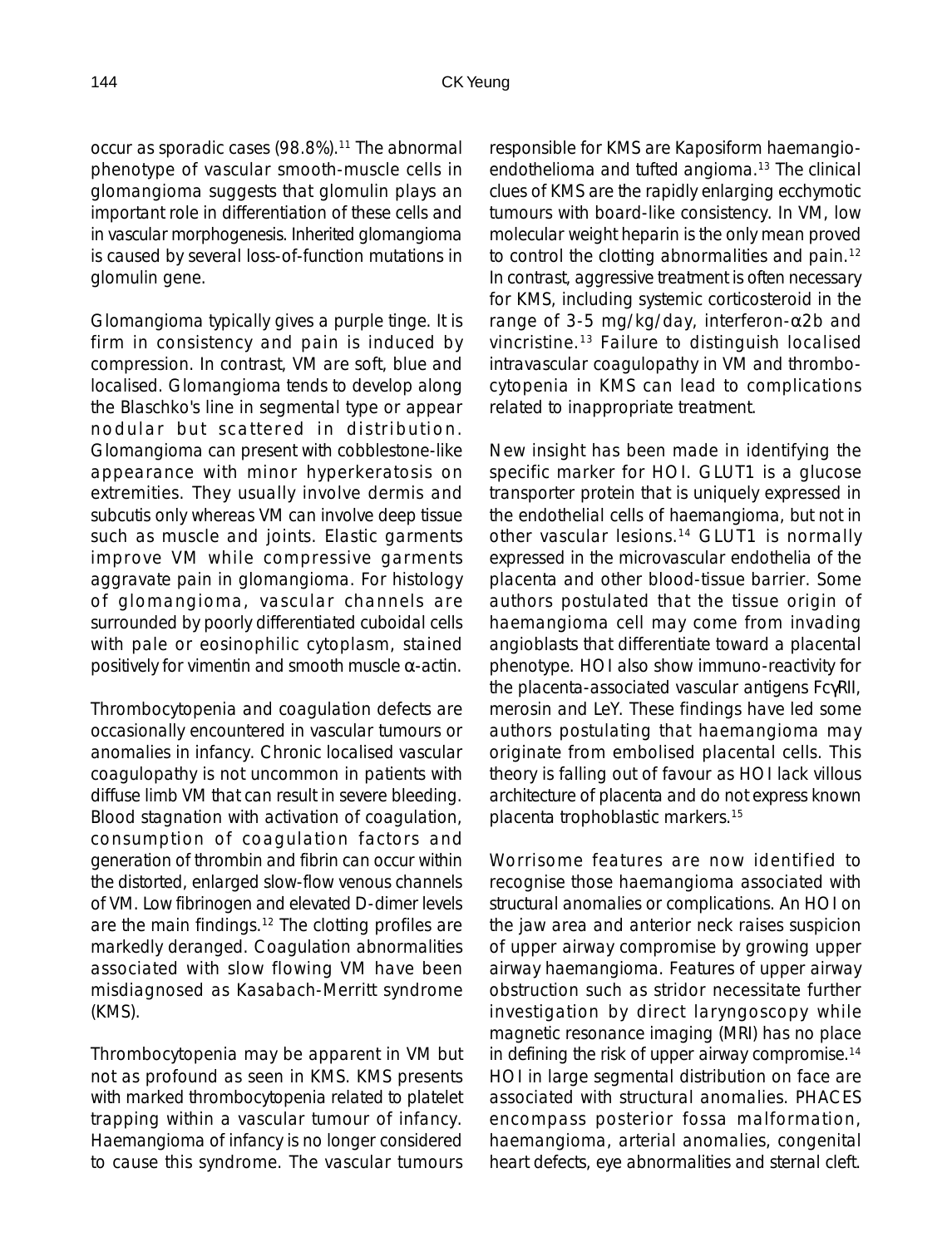MRI of the brain and the great vessels is the investigation of choice for PHACES.15

Meta-analysis has been done to confirm the efficacy of systemic corticosteroids in the treatment of HOI potentially causing functional impairment or severe disfigurement.<sup>16</sup> The overall response to treatment defined by cessation of growth or shrinkage was 84% with onset on action within 2 weeks and rebound was noted in 36%. Haemangioma tends to respond to higher doses of 3 mg/kg/day of corticosteroid for 4 weeks followed by dose tapering. No major side effects were reported with this dosage of systemic corticosteroid in children for this indication.

More experience has been accumulated to use vincristine in haemangioma with life-threatening consequence when the tumours do not respond to systemic corticosteroids. Vincristine is a vinca alkaloid that exerts strong inhibition of angiogenesis.13 Serious side effects were not observed in reported series on use of vincristine in refractory haemangioma. The most common side effect is peripheral neuropathy manifesting as depression of ankle tendon reflex resulting from vincristine-induced neuropathy at the dose of 1.5 mg/m2/week. Adverse reactions to vincristine are dose-related and reversible. Regular neurological examination and full blood count are to be performed regularly during treatment for early detection of side effects.

## **Congenital melanocytic naevus**

Melanocytes originate from ectodermal cells of the neural crest cells. Neurocutaneous melanosis is defined by an increased number of melanocytes found in the central nervous system (CNS) associated with congenital melanocytic naevi (CMN), particularly those with numerous satellite lesions. Neurocutaneous melanosis can result in neurological symptoms including intractable seizures and developmental delay. CMN, notably of larger size on scalp can be associated with a variety of CNS anomalies, including DandyWalker malformation and meningioma, with onset of neurological symptoms in 13-14% before 18 months of age.17 Magnetic resonance imaging (MRI) of brain and spine with gadolinium enhancement is the investigation of choice if the CMN of considerable size (>2 cm) is located on the head and neck region or overlying the spine in posterior midline. In a series of 43 children with CMN on head or spine, 9 had neurological deficits within the first 18 months of life. Seven had abnormal MRI findings and 6 had both clinical and radiological abnormalities.17 Only 3 showed MRI features of intracranial melanosis. Close follow up by paediatrician and dermatologist is necessary for cases suffered from neurocutaneous melanosis and other structural brain abnormalities in order to pick up features of raised intracranial pressure, mass lesions and spinal cord compression. Some of the associated CNS disorders, such as astrocytoma, are benefited from early surgical intervention.

The relative risk of developing malignant melanoma in giant CMN (>20 cm in diameter) is now better defined, ranging from 5% to 40%.18 The cumulative 5-year life-table risk of melanoma is 4.5% in giant CMN and is greatest in the first decade. However, the early aggressive surgical removal of CMN does not entirely eliminate the risk of melanoma because of the deep infiltration of naevus cells to the underlying tissue in some cases. Close regular surveillance by dermatologists and biopsy of suspicious lesions still the most important measure to detect early melanoma. Nevertheless, for CMN less than 1.5 cm in diameter, the risk of melanoma arising from naevi is minimal in childhood. The relative risk of melanoma developed from CMN of intermediate size (1.5-20 cm) remains to be determined.

### **Therapeutic advances**

The indications of systemic retinoids in children include acne vulgaris, psoriasis and inherited disorders of cornification. Apart from teratogenicity in treating fertile women, the skeletal side effects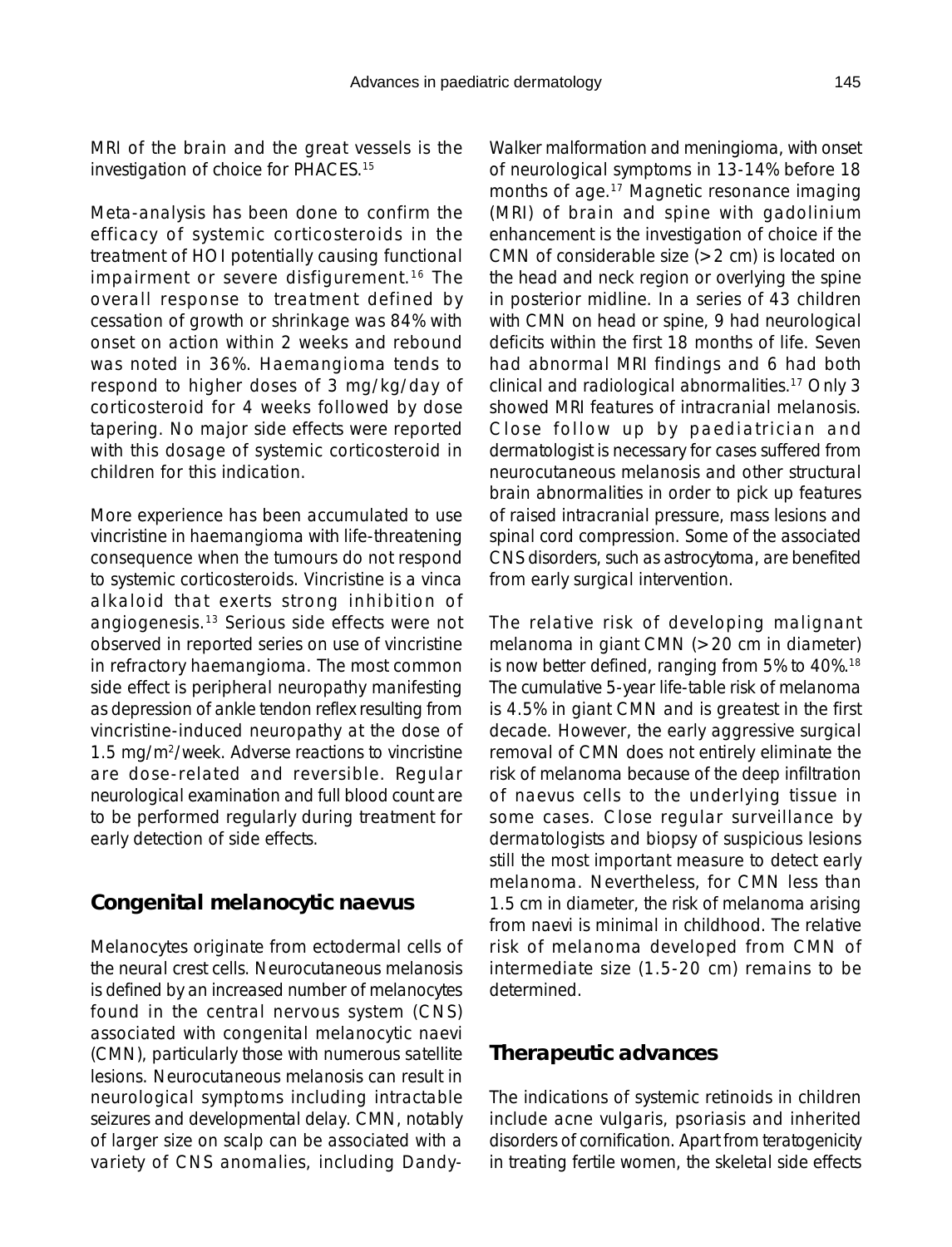especially for bone growth have long been a concern for oral retinoids to be used in children. Diffuse idiopathic skeletal hyperostosis (DISH) and calcification of tendons and ligaments have been reported with long term therapy.19 Premature epiphyseal closure compromising the potential bone growth has only been recorded in several children on higher doses of retinoids (over 3 mg/ kg/day).20 It is proposed that the closure of the growth plates resulted from fractures across the growth plates owing to minor trauma in the background of retinoid-induced osteopenia.

Many of the reported skeletal abnormalities in children are on relatively high dosage, often well exceeding 1 mg/kg/day. No evidence of skeletal toxicity in 42 children treated with etretinate over 11-year period with a dosage not exceeding 1 mg/kg/day.20 Growth in all the studied children on long term etretinate has been normal. The risk of skeletal abnormalities in children treated with acitretin is low. In another appraisal of acitretin, 43 out of 46 children receiving acitretin with the optimal dosage of around 0.5 mg/kg per day had considerable overall improvement without irreversible side effects.21

Mild to moderate mucocutaneous dryness was frequent with minor abnormalities of liver function tests and triglyceride level.<sup>22</sup> It represents a safe and effective treatment in children provided that the minimal effective dose is maintained and that side effects are carefully monitored.<sup>21</sup> The data available so far indicates that it is safe to use systemic retinoid in children with minimal skeletal side effects provided that the dose of acitretin is kept below 1 mg/kg/day. Every effort is to be made to use minimal dose (preferably ≤0.5 mg/ kg/day) that is effective to control the underlying skin diseases. Transient decrease in bone densities was observed in patients taking isotretinoin for nodulocystic acne in some studies but findings could not be repeated by others.19 The optimal bone study to perform remains to be determined. Baseline bone study is advocated for those requiring prolonged retinoid treatment with subsequent studies guided by musculoskeletal symptoms.

Azathioprine can be used with caution at a dose of 2-3.5 mg/kg/day for various disorders including systemic lupus erythematosus, dermatomysositis, pemphigus vulgaris and severe atopic dermatitis refractory to topical treatment.<sup>23</sup> Azathioprine is an anti-metabolite with *in vivo* conversion to 6-thioguanine nucleotides which is responsible for immunosuppression and myelotoxicity in patients (Figure 4). Polymorphism in the thiopurine methyltransferase (TPMT) gene predicts haematological adverse effects occurring in 5-10% patients taking azathioprine. Homozygotes for low enzyme activity (TPMT<sup>L</sup>) with prevalence of 1 in 300 predispose someone taking azathioprine to profound myelosuppression. Azathioprine should not be used in patients with very low or absent TPMT activity (below 3 nm/ h/ml RBC). Conversely, homozygotes for high enzyme activity (TPMT<sup>H</sup>) may show inadequate response to conventional doses of azathioprine. Pretreatment TPMT levels is advocated to stratify patients at different risk of myelosuppression and to determine the optimal doses more accurately.23

In a retrospective study on treatment of severe atopic dermatitis with azathioprine in 48 children, 28 had an excellent response, 13 had a good response and 7 had a poor response.<sup>24</sup> No patient developed neutropenia after screening with TPMT. Reversible abnormalities in liver function tests were seen in five children without other serious toxicity. The results of previous studies suggest that azathioprine may be effective in some patients with atopic dermatitis and the improvement is modest.23 This drug has been used for many years as a treatment for severe atopic eczema but only recently has a double-blind placebo-controlled study been undertaken. In this double blind 12 week study using a TPMT-based dose regime produced a mean decrease in disease activity by 39% with azathioprine and a 24% decrease with placebo. Those responders often showed prolonged improvement 3-6 months after treatment.25

Methotrexate is originally licensed to treat juvenile rheumatoid arthritis. The use of this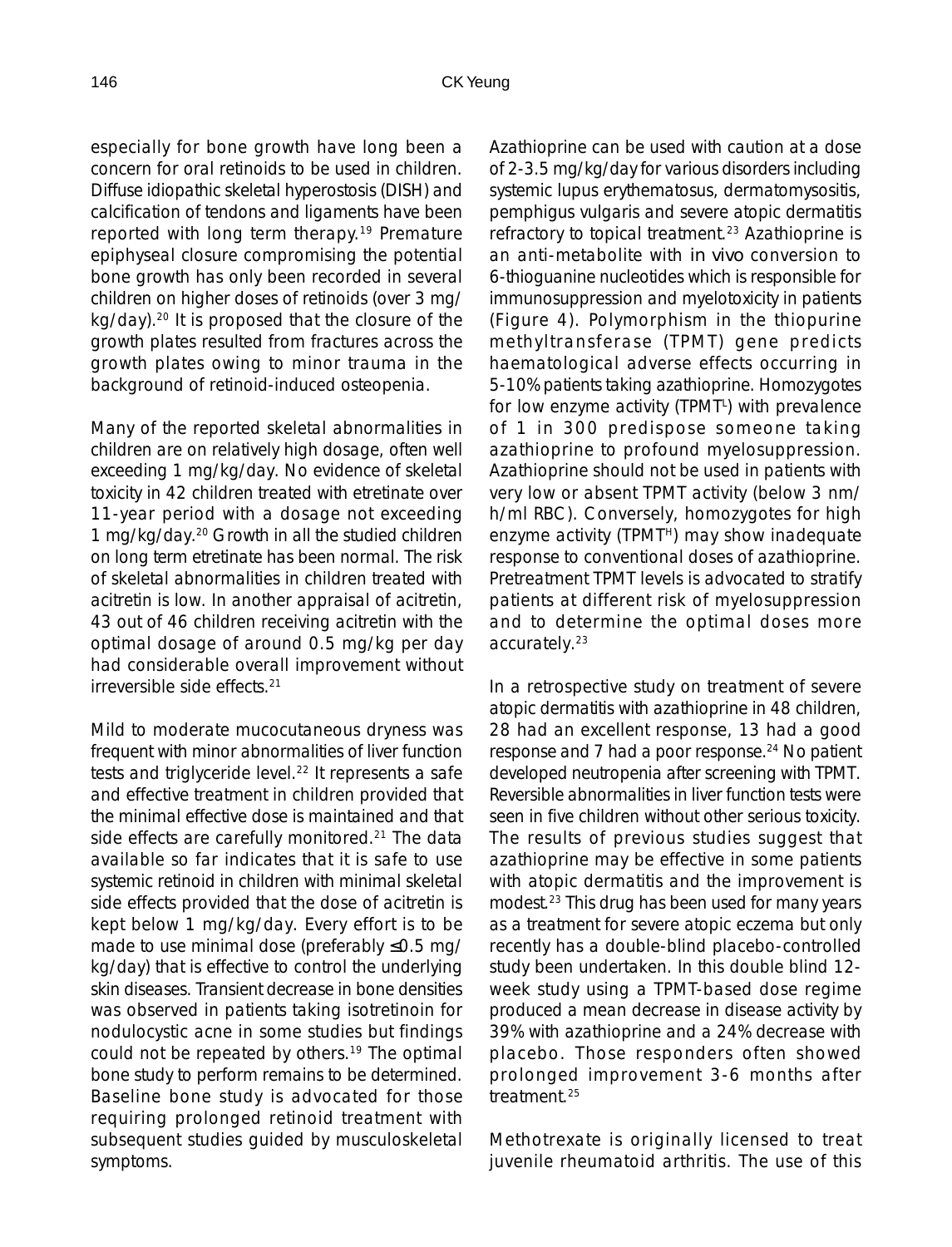

**Figure 4.** Azathioprine metabolism: azathioprine (AZA) is initially converted to 6-mercaptopurine (6-MP). 6-MP is then transformed by one of three competing enzymatic pathways (XO, xanthine oxidase; TPMT, thiopurine methyltransferase; HPRT, hypoxanthine phosphoribosyltransferase). Both 6-MP and 6-thioisonine 5'-monophosphate (TIMP) are inactivated by methylation to me-MP and me-TIMP, respectively. This reaction is catalysed by TPMT. Methylation competes with the activation pathway and regulates the amount of TGNs present in the target cell. Once formed, TIMP can either be converted into 6-thioguanine nucleotides by the rate-limiting inosine monophosphate dehydrogenase (IMPDH), or be methylated into 6-methyl-mercaptopurine ribonucleotides.

drug in paediatric dermatology is mainly for severe, refractory pustular or erythrodermic psoriasis, pityriasis rubra pilaris, morphoea, linear IgA disease, vasculitis and dermatomyositis.26 Methotrexate is a competitive inhibitor of dihydrofolate reductase. There have been reports advocating the use of methotrexate therapy together with systemic corticosteroid in the treatment of widespread or disfiguring active morphoea.26 Nausea, anorexia, stomatitis and vomiting are the most common side effects of methotrexate. The potential drug interaction especially with sulphonamide must be born in mind. Hepatotoxicity resulting from long-term methotrexate therapy is the adverse effect of greatest concern. Liver function test including

the transaminase levels may be normal even in the setting of significant hepatic fibrosis or cirrhosis and so this test is not a sensitive screening method. Standards of care are not well established in paediatric patients while adult psoriatic patients undergo liver biopsy after a total dose of  $>1.5$  g of methotrexate.

Use of blood amino-terminal propeptide of type III procollagen (PIIINP) levels in predicting the risk of hepatic fibrosis and cirrhosis is now increasingly applied in patients taking methotrexate.27 The correlation between PIIINP and age-sex difference was found in children, reflecting the high bone and soft tissue turnover during childhood growth.28 Many patients are dissuaded from considering methotrexate because of the threat of repeated liver biopsy. If PIIINP monitoring could be widely adopted after normal paediatric range is defined, methotrexate would become a more acceptable option for children. The safety data from children taking methotrexate for juvenile rheumatoid arthritis showed that methotrexate may be better tolerated in children than adults.29 No severe pulmonary or liver toxicity related to methotrexate is observed in a multicentered study in patients with JRA. Transient elevation of hepatic transaminase levels and leukopenia is the most common laboratory abnormality, associated with obesity and viral infections.

#### **Summary**

Vascular lesions and melanocytic naevi are common in children. Appropriate and timely management can be offered if pitfalls in diagnosis and early identification of the complications can be unveiled. Further pursuit in molecular medicine will sharpen our tools to diagnosis and treat those skin diseases with genetic basis. Therapy that is well established in adults may not be entirely applicable to children because of growth and organ maturation. Advances in enhancing safety in potentially toxic drug helps to widen the therapeutic options of many refractory paediatric skin conditions.